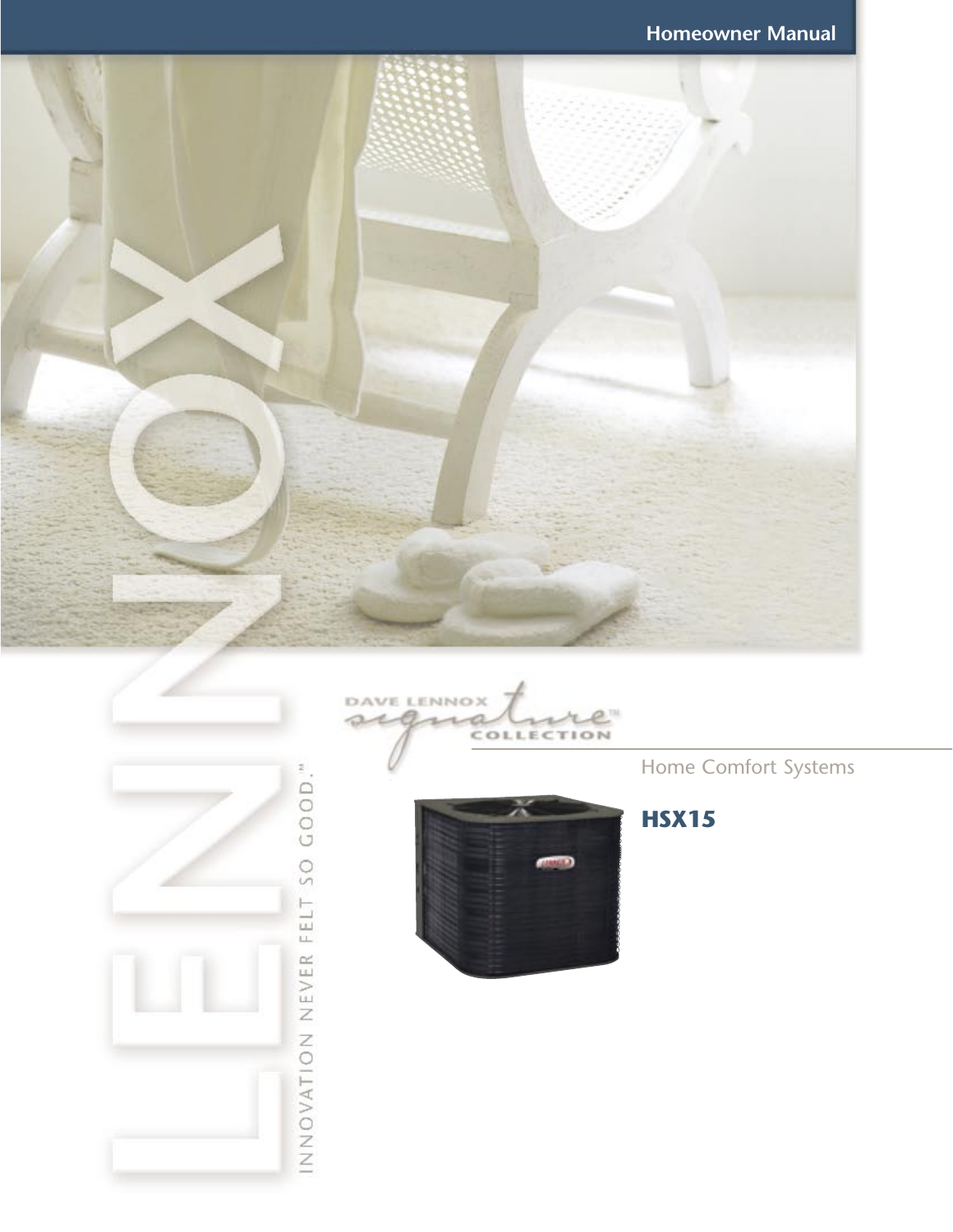Lennox' HSX15 air conditioner with R410A combines environmental responsibility & home comfort. You can count on Lennox to make your home more comfortable, more livable... more livable…<br>A Better Place ™.

# HSX15 Air Conditioner

Congratulations! You have made a wise choice with the purchase of your Lennox HSX15 air conditioner with R410A refrigerant. Lennox prides itself in manufacturing high quality products that keep you comfortable and keep your monthly energy bills low, year after year.

# **Warranties**

Your unit is covered by one of the best warranties in the industry. The compressor in your new HSX15 air conditioner is designed for use



with R410A refrigerant and is backed by a 10−year limited warranty. All remaining components are covered by a 5−year limited parts warranty. That's one more reason to trust Lennox.

Your Dave Lennox Signature<sup>™</sup> Collection air conditioner includes a sheet which outlines the warranty and its conditions. Keep your



warranty along with other important records concerning the purchase and maintenance of your heating and cooling equipment.

You should be aware that failure to maintain your system as outlined in this manual will void your equipment warranty.

# **Maintenance**

In order to ensure peak performance, your system must be properly maintained. Clogged filters and blocked airflow prevent your unit from operating at its most efficient level.

Ask your Lennox dealer to show you where your indoor unit's filter is located. It will be either at the indoor unit (installed internal or external to the cabinet) or behind a return air grille in the wall or ceiling. Check the filter monthly and clean or replace it as needed.

Disposable filters should be replaced with a filter of the same type and size. If you are unsure about the filter you need for your system, call your Lennox dealer for assistance.

## Important!

Turn off electrical power to the unit at the disconnect switch before performing any maintenance. The unit may have multiple power supplies.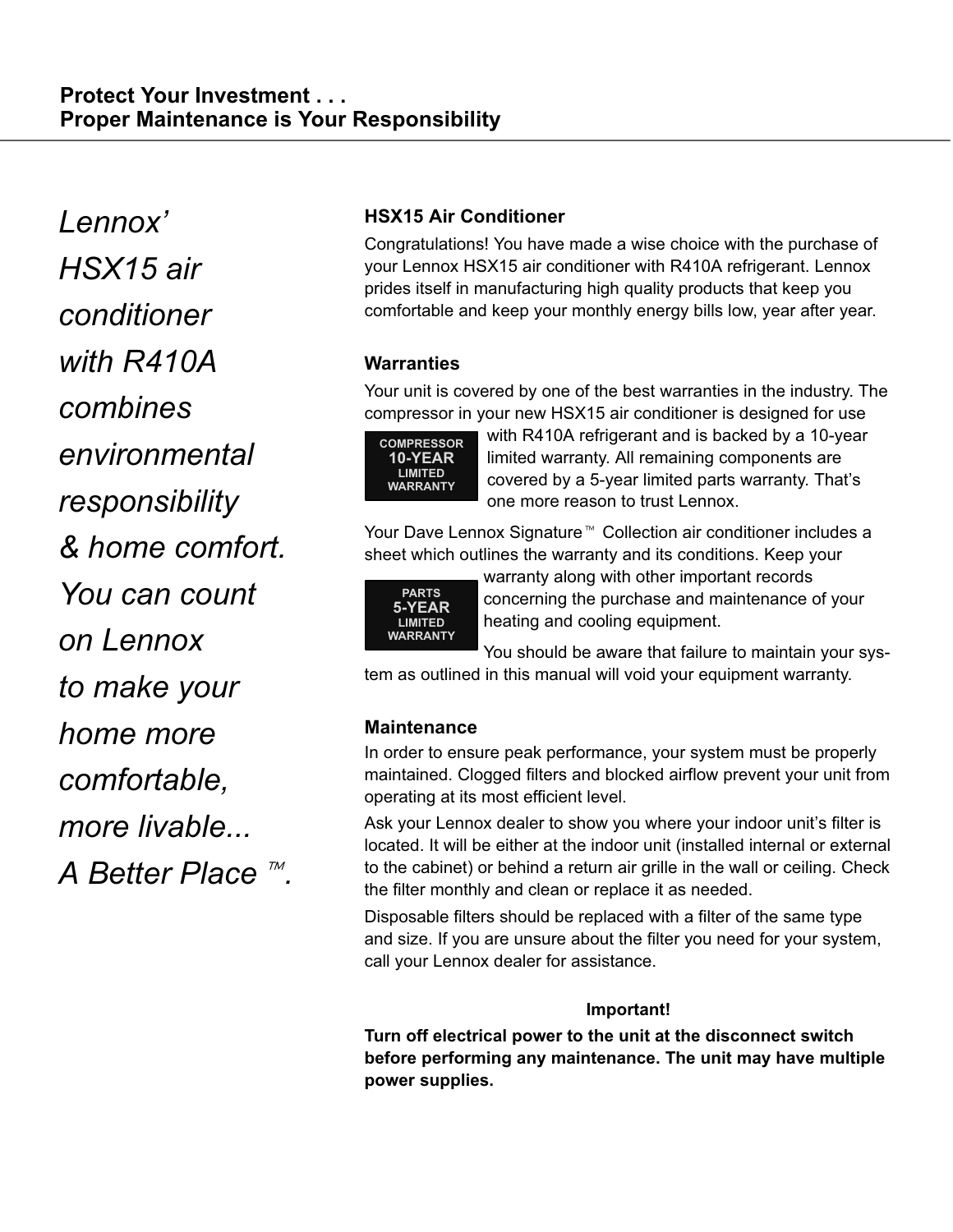Many indoor units are equipped with re-usable foam filters. These filters can be cleaned with a mild soap and water solution. Rinse the filter thoroughly and let it dry completely, before it is returned to the unit or grille.

### The filter and all access panels must be in place any time the unit is in operation.

Your system may be equipped with an electronic air cleaner which will provide respiratory relief by removing up to 90 percent of all airborne particles which pass through it. If it is, ask your dealer to instruct you on its maintenance.

Your indoor evaporator coil is equipped with a drain pan to collect condensate formed as your system removes humidity from the inside air. Have your dealer show you where the main condensate drain (and auxiliary drain, if applicable) runs and how to check the drain for any obstruction.

It is also very important to provide unrestricted airflow to the outdoor unit. Leaves, trash or shrubs



crowding the unit cause the outdoor unit to work harder and use more energy. Keep shrubbery trimmed away from the unit and periodically check for debris which may have collected around the unit.

## Lennox Dealers

Nobody knows more about the care and operation of your new Lennox equipment than your Lennox dealer. Your Lennox dealer is your best choice for routine maintenance or service. Lennox' Quality Dealer Standards program ensures that when you call your Lennox dealer, you can count on prompt, courteous and professional service.

Before the start of each heating and cooling season, the following service checks should be performed by a qualified service technician.

As always, electrical power to the unit must be turned off prior to any unit maintenance.

- The outdoor and indoor coils should be inspected and cleaned. The outdoor coil may be flushed with a water hose. NOTE − It may be necessary to flush the outdoor coil more frequently if it is exposed to substances which are corrosive or which block airflow across the coil (e.g., pet urine, cottonwood seeds, etc.)
- The refrigerant lines should be visually inspected and the coils should be checked for leaks.
- · Wiring should be checked for loose connections.
- Voltage must be checked at the indoor and outdoor units (units operating).
- The amp-draw at the outdoor fan motor and indoor blower motor should be checked. Values should be compared with those given on unit nameplate.
- Indoor unit filters should be cleaned or replaced.
- The refrigerant charge should be checked and system pressures should be gauged.
- The condensate drain line should be checked for free and unobstructed flow and it should be cleaned, if necessary.